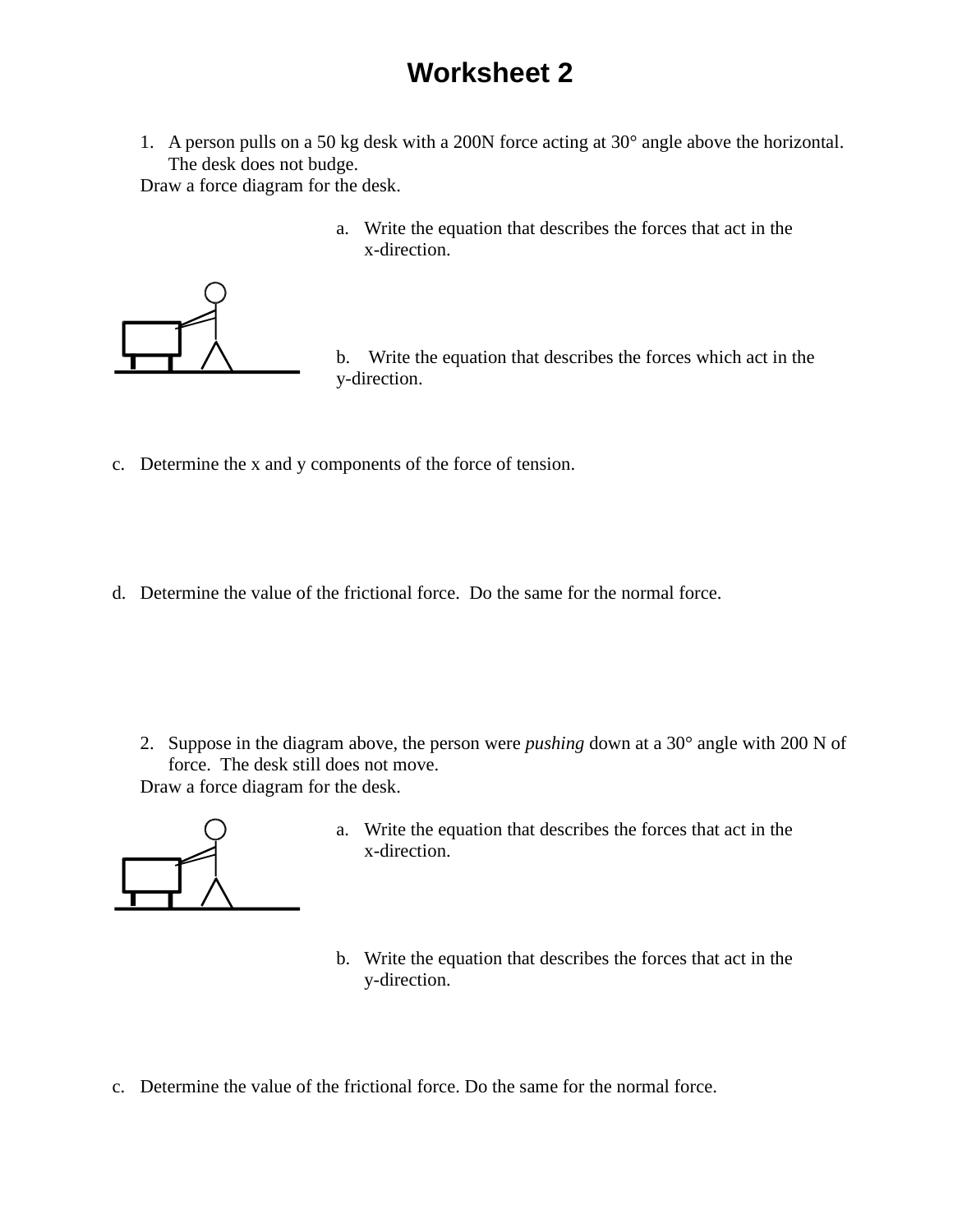**Name** 

Date Pd

## **Worksheet 3**

For each of the problems below, carefully draw a force diagram of the system before attempting to solve the problem.

1. Determine the tension in each cable in case A and case B.

Case A Case B

2. Determine tension in each cable. (Hint: There is more than one way to define the system.)



3. The object hung from the cable has a weight of 25 N. Write the equation for the sum of the forces in the y-direction. What is the tension in the cable?



Repeat the problem above with a 5° angle. How does the tension compare?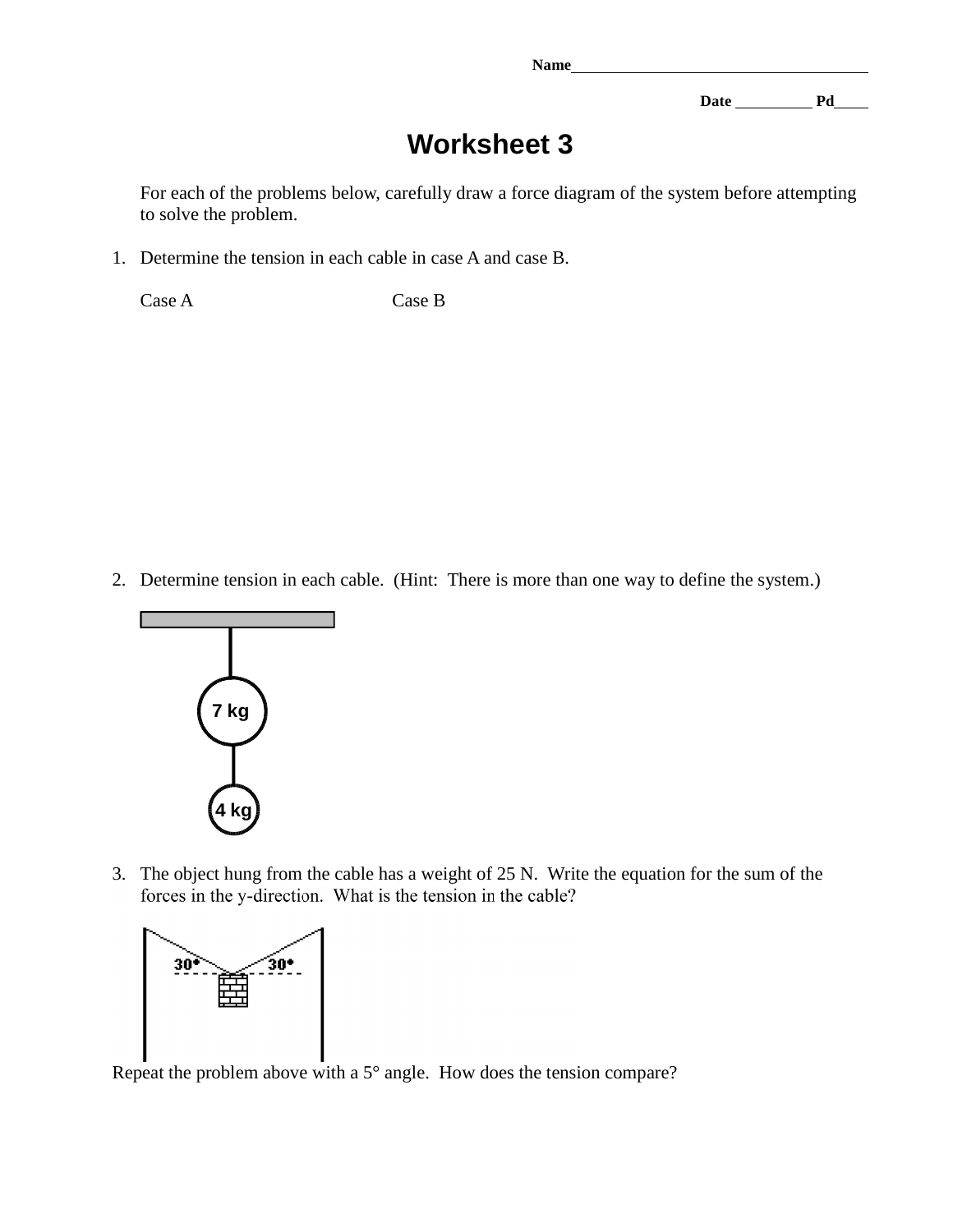4. The box on the *frictionless* ramp is held at rest by the tension force. The mass of the box is 20 kg. What is the value of the tension force?



What is the value of the normal force?

5. In the system below the pulley and ramp are *frictionless* and the block is in static equilibrium. What is the **mass** of the block on the ramp?